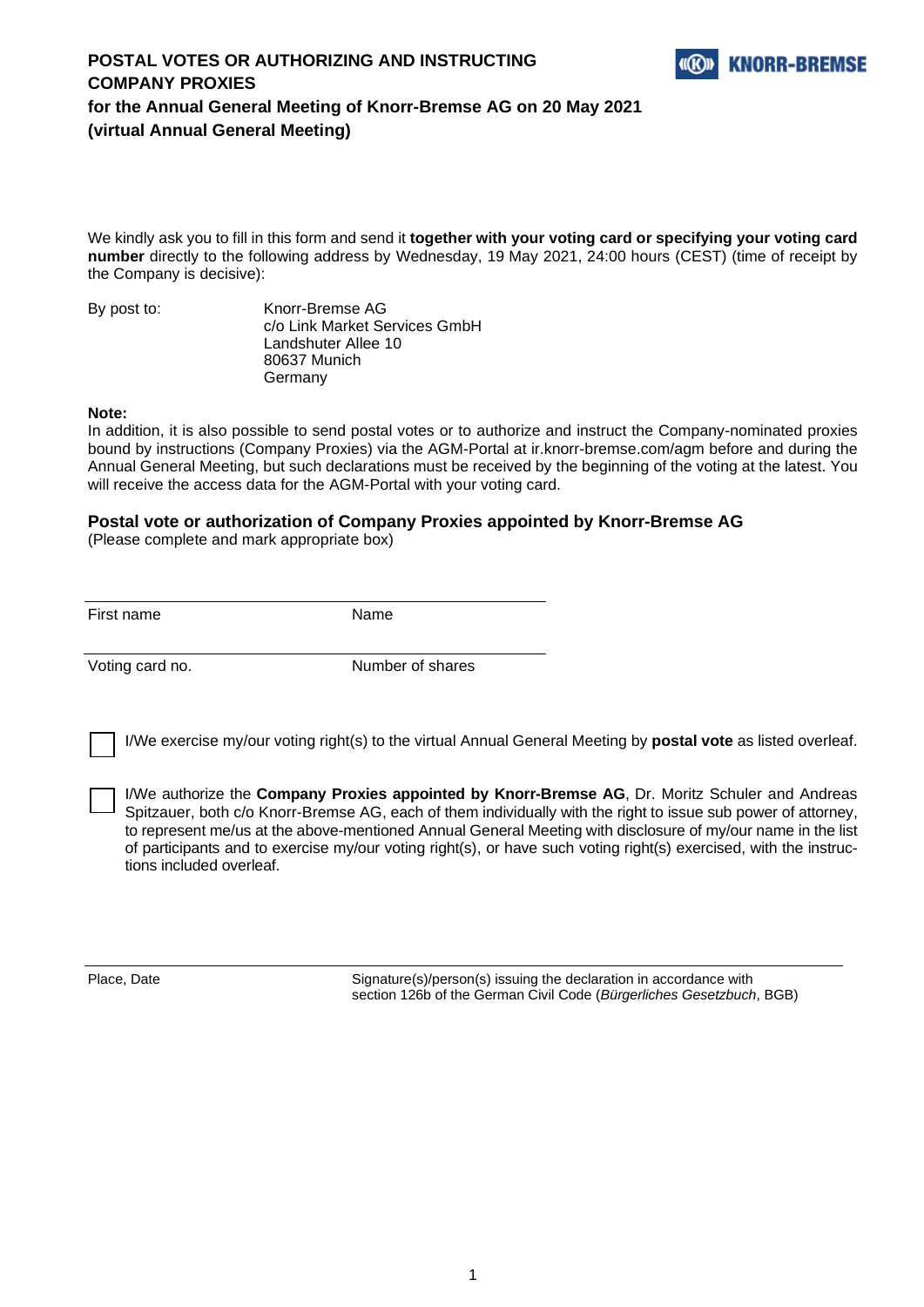

# **POSTAL VOTES OR AUTHORIZING AND INSTRUCTING COMPANY PROXIES for the Annual General Meeting of Knorr-Bremse AG on 20 May 2021 (virtual Annual General Meeting)**

### **Postal Vote or Vote instructions**

Instructions relate to the proposals by the Management Board and/or Supervisory Board as published in the federal gazette.

| Item on the agenda |                                                                                                                                                                                                                                      |              | <b>No</b>    | Abst. |
|--------------------|--------------------------------------------------------------------------------------------------------------------------------------------------------------------------------------------------------------------------------------|--------------|--------------|-------|
| 2.                 | Appropriation of retained earnings                                                                                                                                                                                                   |              |              |       |
| 3.                 | Approval of the acts of the members of the Executive Board                                                                                                                                                                           |              |              |       |
| 4.                 | Approval of the acts of the members of the Supervisory Board                                                                                                                                                                         |              |              |       |
| 5.                 | Resolution on the appointment of the auditor for the annual finan-<br>cial statements and the consolidated financial statements as well<br>as the auditor for the review of the half-yearly financial report for<br>fiscal year 2021 |              |              |       |
| 6.                 | Elections to the Supervisory Board                                                                                                                                                                                                   |              |              |       |
|                    | Prof. Dr. Klaus Mangold<br>a.                                                                                                                                                                                                        | H            | $\mathsf{L}$ |       |
|                    | Kathrin Dahnke<br>b.                                                                                                                                                                                                                 |              |              |       |
|                    | Dr. Thomas Enders<br>$\mathsf{C}$ .                                                                                                                                                                                                  |              |              |       |
|                    | Dr. Stefan Sommer<br>d.                                                                                                                                                                                                              | $\mathsf{L}$ | ΙI           |       |
|                    | Julia Thiele-Schürhoff<br>$\mathbf{e}$                                                                                                                                                                                               |              |              |       |
|                    | f.<br>Dr. Theodor Weimer                                                                                                                                                                                                             |              |              |       |
| 7.                 | Resolution on the approval of the remuneration system for the<br><b>Executive Board members</b>                                                                                                                                      |              |              |       |
| 8.                 | Resolution on the granting of approval to implement an employee<br>share purchase plan for employees in the United States of America<br>and in particular in the state of California                                                 |              |              |       |

In case the Company receives counterproposals and election proposals proposed by shareholders that have to be made available until Wednesday, 5 May 2020, 24:00 hours (CEST), such counterproposals and election proposals will be made available at the internet address ir.knorr-bremse.com/agm in accordance with applicable law. There you will also find information on how to join counterproposals and election proposals.

|                                          | Yes | No | Abst. |                                          | Yes | No | Abst. |
|------------------------------------------|-----|----|-------|------------------------------------------|-----|----|-------|
| Counterproposal /<br>Election proposal A |     |    | п     | Counterproposal /<br>Election proposal D |     |    |       |
| Counterproposal /<br>Election proposal B |     |    | п     | Counterproposal /<br>Election proposal E |     |    |       |
| Counterproposal /<br>Election proposal C |     |    |       | Counterproposal /<br>Election proposal F |     |    |       |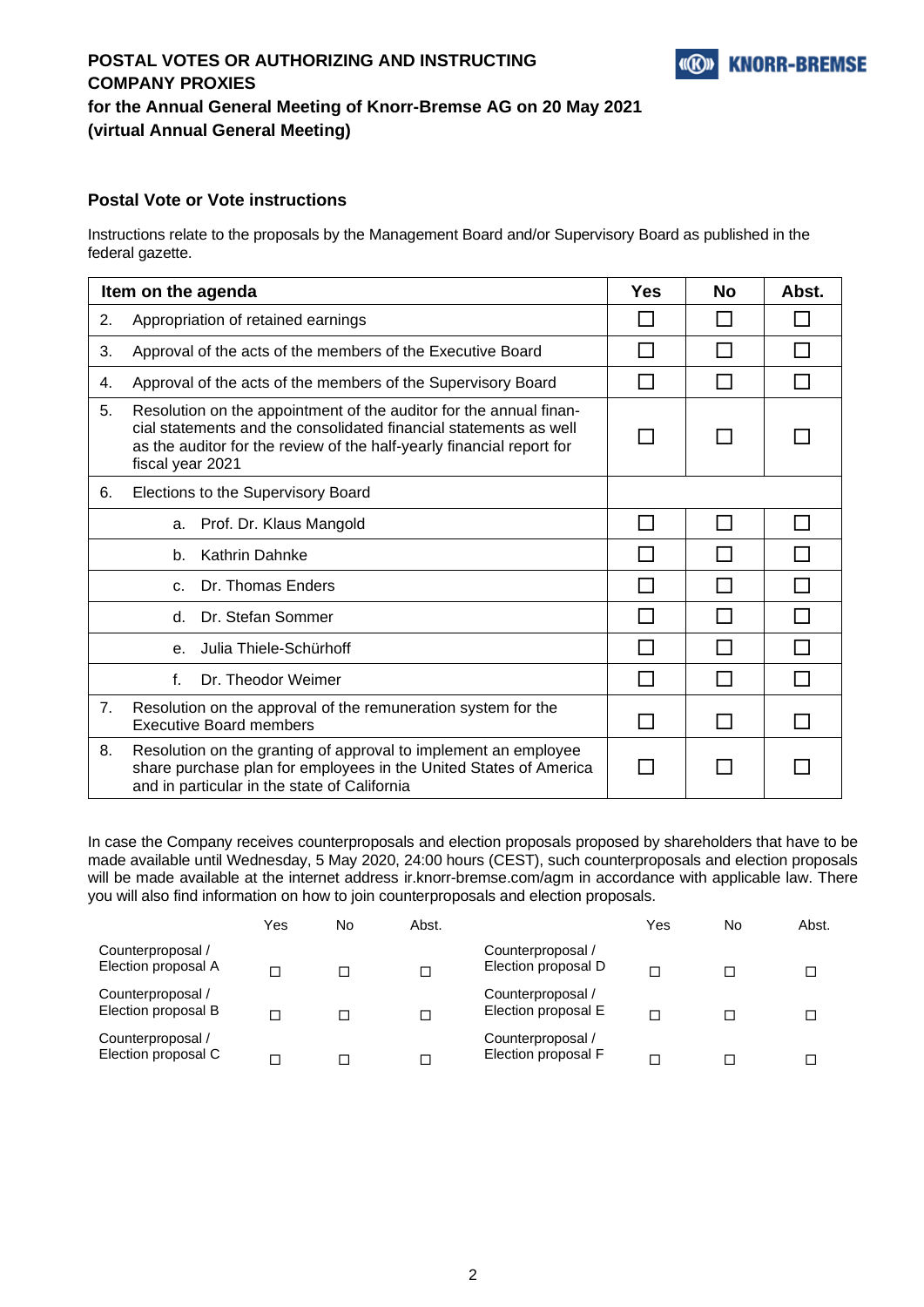

### **INFORMATION ON POSTAL VOTES OR AUTHORIZING AND INSTRUCTING COMPANY PROXIES**

In addition to the possibility of exercising your voting rights by postal vote, the Company offers the option to authorize proxies appointed by Knorr-Bremse AG and bound by your instructions (Company Proxies), Dr. Moritz Schuler and Andreas Spitzauer, both c/o Knorr-Bremse AG. The Company Proxies, each of them being authorized individually, can only exercise the voting right for those items on the agenda for which you have given them specific instructions. The Company Proxies are bound by your instructions when voting on the motions as announced in the federal gazette. This also applies to proposals made later by the Executive Board and/or the Supervisory Board in accordance with section 124 (3) of the German Stock Corporation Act (*Aktiengesetz*, AktG) or by shareholders in the case of section 124 (1) AktG or to proposals made available in accordance with sections 126 and 127 AktG.

#### **Submitting Postal Votes or Authorization and Instructions to the Company Proxies of Knorr-Bremse AG:**

For postal submission, please use the form "Postal votes or Authorizing and Instructing Company Proxies". With this form, you may cast your postal vote or authorize the above-mentioned proxies appointed by Knorr-Bremse AG and instruct them how your voting right(s) on the resolutions proposed by the management is/are to be exercised.

Please send your form "Postal votes or Authorizing and Instructing Company Proxies" (by post) by Wednesday, 19 May 2021, 24:00 hours (CEST) (time of receipt), together with your voting card or specifying your voting card number, directly to the following address:

| By post to: | Knorr-Bremse AG               |
|-------------|-------------------------------|
|             | c/o Link Market Services GmbH |
|             | Landshuter Allee 10           |
|             | 80637 Munich                  |
|             | Germany                       |

In addition, it is also possible to send the postal votes or to authorize and instruct the Company Proxies via the access restricted AGM-Portal at ir.knorr-bremse.com/agm until the beginning of the voting on the day of the Annual General Meeting. You will receive the access data for the AGM-Portal with your voting card.

The above applies accordingly to withdrawals or amendments of previously submitted postal votes or authorization and instructions to the Company Proxies.

#### **Important information:**

Please note that proper registration for the Annual General Meeting is required in order to cast votes by postal vote or to authorize and instruct the Company Proxies appointed by Knorr-Bremse AG.

If a vote is cast by postal vote or if the Company Proxies receive authorizations or instructions by several means of transmission (post or by using the AGM-Portal), the most recently issued formally valid postal vote or the most recent authorization or instruction received shall be deemed binding irrespective of the means of transmission. If the Company receives divergent declarations via different transmission channels and it is not possible to determine which was last submitted, the declarations via the AGM-Portal will be given precedence.

If votes are not properly filled in or not clearly given they will be treated as invalid under the corresponding agenda item. If instructions are not properly filled in or not clearly given, the Company Proxies, depending on the voting procedure, will either abstain or not participate in the voting for the respective agenda items.